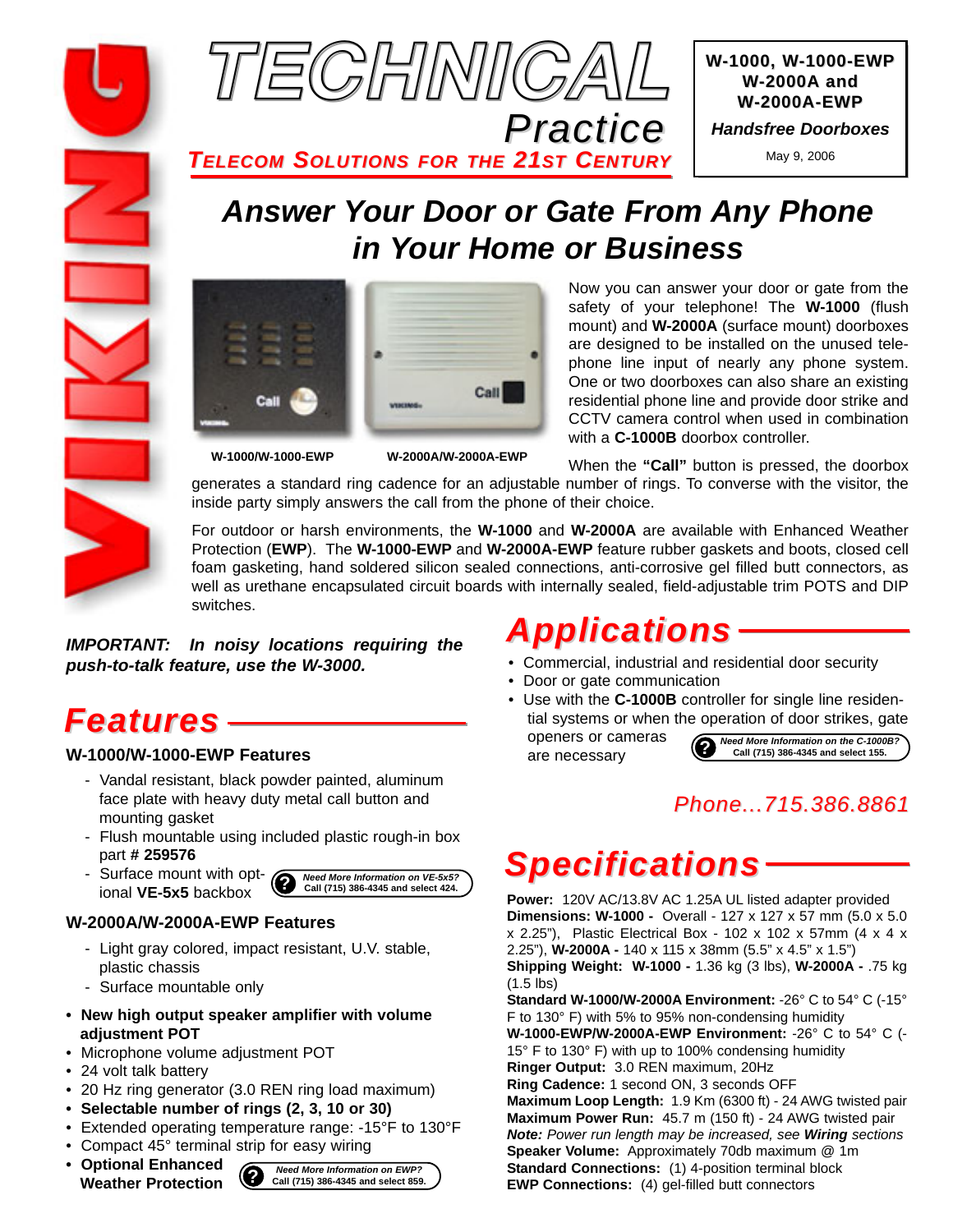#### **IF YOU HAVE A PROBLEM WITH A VIKING PRODUCT, PLEASE CONTACT: VIKING TECHNICAL SUPPORT AT (715) 386-8666**

Our Technical Support Department is available for assistance Monday 8am-4pm and Tuesday through Friday 8am-5pm central time. So that we can give you better service, before you call please: **1.** Know the model number, the serial number and what software version you have (see serial label).

**2.** Have your Technical Practice in front of you.

#### **3.** It is best if you are on site.

#### **RETURNING PRODUCT FOR REPAIR**

- **The following procedure is for equipment that needs repair: 1.** Customer must contact Viking's Technical Support Department at 715-386-8666 to obtain a Return Authorization (RA) number. The customer MUST have a complete description of the problem, with all pertinent information regarding the defect, such as options set, conditions, symptoms, methods to duplicate problem, frequency of failure, etc.
- **2.** Packing: Return equipment in original box or in proper packing so that damage will not occur while in transit. Static sensitive equipment such as a circuit board should be in an anti-static bag, sandwiched between foam and individually boxed. All equipment should be wrapped to avoid packing material lodging in or sticking to the equipment. Include ALL parts of the equipment. C.O.D. or freight collect shipments cannot be accepted. Ship cartons prepaid to:
- **Viking Electronics, 1531 Industrial Street, Hudson, WI 54016 3.** Return shipping address: Be sure to include your return shipping address inside the box. We cannot ship to a PO Box.
- **4.** RA number on carton: In large printing, write the R.A. number on the outside of each carton being returned.

#### **RETURNING PRODUCT FOR EXCHANGE**

**The following procedure is for equipment that has failed out-of-box (within 10 days of purchase):**

- **1.** Customer must contact Viking's Technical Support at 715-386-8666 to determine possible causes for the problem. The customer MUST be able to step through recommended tests for diagnosis.
- **2.** If the Technical Support Product Specialist determines that the equipment is defective based on the customer's input and troubleshooting, a Return Authorization (R.A.) number will be issued. This number is valid for fourteen (14) calendar days from the date of issue.
- **3.** After obtaining the R.A. number, return the approved equipment to your distributor, referencing the R.A. number. Your distributor will then replace the product over the counter at no charge. The distributor will then return the product to Viking using the same R.A. number.
- **4. The distributor will NOT exchange this product without first obtaining the R.A. number from you. If you haven't followed the steps listed in 1, 2 and 3, be aware that you will have to pay a restocking charge.**

#### **WARRANTY**

Viking warrants its products to be free from defects in the workmanship or materials, under normal use and service, for a period of one year from the date of purchase from any authorized Viking distributor or 18 months fro factured, which ever is greater. If at any time during the warranty period, the product is deemed defective or malfunctions, return the product to Viking Electronics, Inc., 1531 Industrial Street, Hudson, WI., 54016. Custo Technical Support Department at 715-386-8666 to obtain a Return Authorization (R.A.) number.

- This warranty does not cover any damage to the product due to lightning, over voltage, under voltage, accident, misuse, abuse, negligence or any damage caused by use of the product by the purchaser or others.
- Vikings sole responsibility shall be to repair or replace (at Viking's option) the material within the terms stated above. VIKING SHALL NOT BE LIABLE FOR ANY LOSS OR DAMAGE OF ANY KIND INCLUDING INCIDENTAL OR CONSE-QUENTIAL DAMAGES RESULTING DIRECTLY OR INDIRECTLY FROM ANY BREACH OF ANY WARRANTY EXPRESSED OR IMPLIED, OR FOR ANY OTHER FAILURE OF THIS PRODUCT. Some states do not allow the exclusion or limitation of incidental or consequential damages, so this limitation may not apply to yo

THIS WARRANTY IS IN LIEU OF ALL OTHER WARRANTIES, EXPRESSED OR IMPLIED, INCLUDING THE WARRANTIES OF MERCHANTABILITY AND FITNESS FOR A PARTICULAR PURPOSE, WHICH ARE HEREBY EXCLUDED BEYOND THE ONE YEAR DURATION OF THIS WARRANTY. Some states do not allow limitation on how long an implied warranty lasts, so the above limitation may not apply to you.

## *Installation*

#### **A. Mounting the W-1000 and W-1000-EWP**

The **W-1000** and **W-1000-EWP** are designed to be flush mounted to the included 4" x 4" x 2" deep plastic rough in box or surface mounted using optional Viking model **VE-5x5**. *Note: The W-1000/W-1000-EWP will NOT mount to a standard double gang box. The plastic rough in box (part # 259576) may be purchased separately. Go to www.vikingelectronics.com and click on "Spare Parts".*



### **B. Mounting the W-2000A and W-2000A-EWP**

The **W-2000A** and **W-2000A-EWP** are designed to be surface mounted to a single gang box (not included), a standard 4" x 4" electrical junction box (not included), or directly to a wall or flat sided post.



Q. **UP**

**Back panel of the W-2000A/W-2000A-EWP**



Mount back panel to a wall, a single gang box or a 4"x4" junction box with the arrow pointing up.

**Side view of the W-2000A/W-2000A-EWP**



Attach the cover to the base with the two included screws as shown.

*Note: For outdoor applications apply a bead of caulk between back panel and wall.*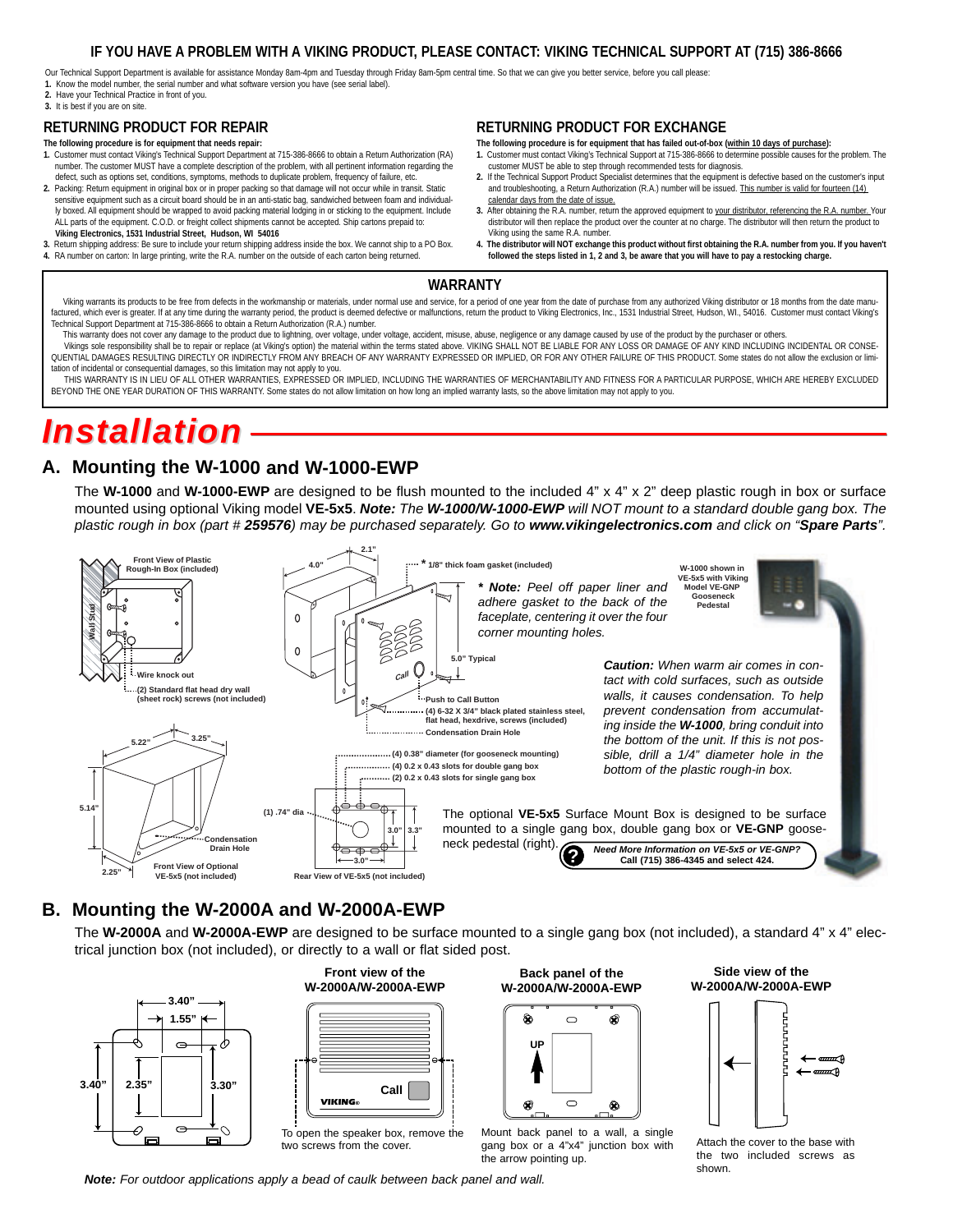#### **C. Wiring the W-1000 and W-1000-EWP**

*Important: Do NOT install a W-1000 or W-2000A on a telephone line without a C-1000B Controller (Fax Back Document 155).*



**Rear View of the W-1000/W-1000-EWP**

**Rear View of the W-2000A/W-2000A-EWP**

### **D. Wiring the W-2000A and W-2000A-EWP**

*Important: Do NOT install a W-1000 or W-2000A on a telephone line without a C-1000B Controller (Fax Back Document 155).*



*\* Note: The gel-filled (water-tight) butt connectors are designed for insulation displacement on 19-26 gauge wire with a maximum insulation diameter of 0.082 inches. Do not strip wires prior to terminating.*

\*\* Note: To increase surge protection, loosen the PCB mounting screw labeled  $(\frac{1}{n})$  (as shown above) and fasten a wire with spade terminal (includ*ed) from the mounting screw to Earth Ground (grounding rod, water pipe, etc.)*

*\*\*\* Warning: The power run wire length is limited to 150 ft of 24 AWG wire. Longer power runs will require heavier gauge wire (doubling pairs) and/or a higher voltage power adapter. Power runs from 150 - 250 ft of 24 AWG wire are possible using a Radio Shack 18VAC adapter (part # 273- 1690). Voltage at the doorbox power input connections must not exceed 18VAC RMS.*

*\*\*\*\* Note: When wires are routed from above, a "drip loop" is recommended to keep water away from the circuit board.*



*Note: Pots are shown in factory default settings.*

**(Spade connector included)**